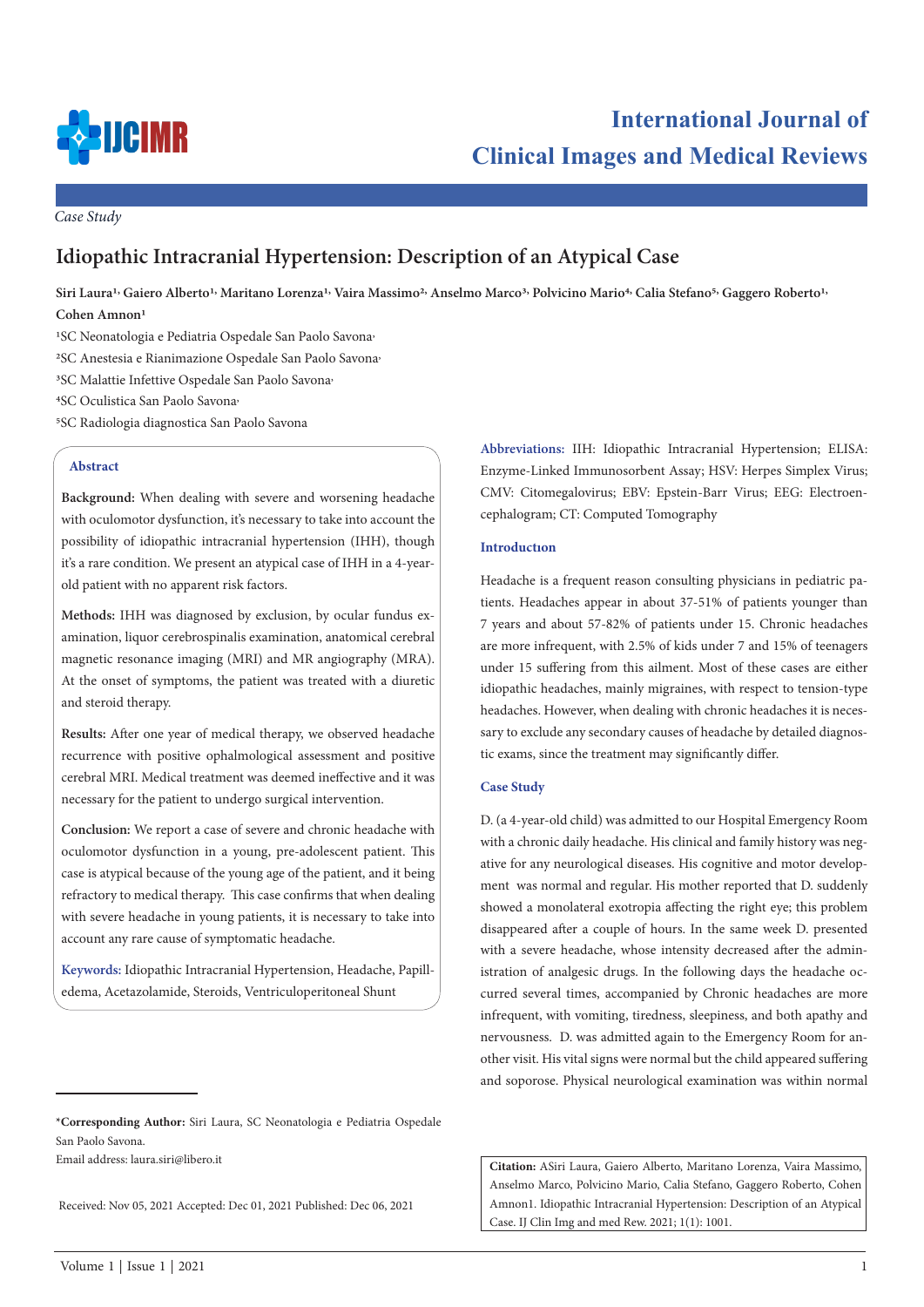limits and the patient was afebrile. A clinical examination of the motor and sensory system was normal. Tone, power and reflexes in all four limbs were also normal; there was no neck stiffness and Kerning's sign was negative. Coordination was normal, the sensory system and the cranial nerves were normal too. No significant findings were revealed in further systemic examinations. Fundoscopy revealed bilateral papilledema. Routine full blood count and biochemistry did not show any abnormality.

Enzyme-linked immunosorbent assay (ELISA) of the patient's serum was negative for Herpes Simplex virus (HSV), Citomegalovirus (CMV), Epstein-Barr virus (EBV) and toxoplasma. A brain computed tomography (CT) scan was performed and was normal. Cerebrospinal fluid chemistries and cytology were normal as well. However, an increase in liquor pressure was found. Brain magnetic resonance imaging (MRI) revealed an arachnoidal space of optical nerve dilation (**Figure 1**). The electroencephalogram (EEG) revealed slow posterior bilateral waves without paroxysmal signs (**Figure 2**).



**Figure 1:** Brain MRI: bilateral distention of the perioptic subarachnoid spaces.

|  | րցը խոհանակակայն անձանայն, վայկայն, մասնական անձանական շրջարդ                                                        |                   |
|--|----------------------------------------------------------------------------------------------------------------------|-------------------|
|  | ووالمولاة أسماله مساكيون ويستدامه المتواصل ويتمام المراكب المصالح أمرادا المورد والمستوقف                            |                   |
|  | last production of the secretary of the funeration interest or access to secretary of the company                    |                   |
|  | ووعيوها بخواجزه والجهار أيي براسيس اوتتر الحوالي والمعارف والمستعين ليولوه بالمصالح والمرتفين                        |                   |
|  | MAX NOW A WARRENT TO CONTRACT AND WORKS OF THE SCALARY COMMON                                                        |                   |
|  | فالمقاولات المستبشر والمراكب المستعصر والمستعيث المتمامي التوافر بالمراكب المتاس أنتجاهم والمنافرات والمتالية        |                   |
|  | 1961 - Yark Handburk al Kalendard, Patent Cand, S. Jackson, Schlass Candler, and Candidates, associates              |                   |
|  | معتموه وو اسمرات التربي وكار كاستمتروهي الكوارسي والأوسي وبالأمر الأنبية المعارفي المعروفي التمييز الإعلا            |                   |
|  | na Saat had was a sa marayan was Newton man                                                                          |                   |
|  | their collection of the photograph of the photograph and approximately and the                                       |                   |
|  | Cade ) والمحدث الموالي المدرجة الموالية المستعدد الموالية الموالية الموالية الموالي الموالي المستعدد الموالي الموالي |                   |
|  | Contraction (المستعملين المستعملين المستعملين المستعملين المستعملين المستعملين المستعملين المستعملين المستعملين      |                   |
|  | they to the strain at an artistic of the strain the strain and a strain and only the                                 |                   |
|  | can be almost and his construction and the associate and particular that states                                      |                   |
|  |                                                                                                                      |                   |
|  | asist أسترومهم بإثر ومحاليس المدونة المحور الأدوالمصورة كبيس بتو تتصافر روحا ومنها الصادع إدر المصالحي بالأدوا       |                   |
|  | 1919 Which is a control and the control of the control of the control of the control of the control of the control   |                   |
|  | the subscription of the content of the content of the content                                                        |                   |
|  | these Suchen Path Path at the Most popular Section State Control of the Control of the Control of the                |                   |
|  |                                                                                                                      |                   |
|  |                                                                                                                      | control Biballian |

**Figure 2:** Electroencephalogram: bilateral posterior slow wave complexes.

**Table 1:** IIH Diagnostic criteria – Modified Dandy criteria.

|                                          | Symptoms of raised intracranial pressure (headache, nausea,   |  |  |
|------------------------------------------|---------------------------------------------------------------|--|--|
| vomiting, transient visual disturbances) |                                                               |  |  |
|                                          | No localizing signs with the exception of sixth nerve palsy   |  |  |
|                                          | The patient is awake and alert                                |  |  |
|                                          | Normal CT/MRI findings without evidence of trombosis          |  |  |
|                                          | LP opening pressure of $>25$ cm of H2O and normal biochemical |  |  |
| and cytological composition of CFS       |                                                               |  |  |
|                                          | No other explanation for the raised intracranial pressure     |  |  |
|                                          | MRI Magnetic Resonance Imaging; CT Computed Tomography;       |  |  |
| CSF Cerebrospinal fluid                  |                                                               |  |  |

With these tests we excluded venous sinus thrombosis, and made presumptive diagnosis of idiopathic intracranial hypertension on the basis of opthalmologycal and MRI findings. Treatment with acetazolamide 20mg/Kg/daily was initiated without any side effects. However, on the 6th day after treatment initiation, headache and papilledema had not resolved. Therefore, we complemented the treatment with

intravenous hydrocortisone 1 mg/kg/daily followed by oral prednisolone. In the following days D. did not present headache; ophthalmoscopic examination showed a slight swelling of the right disc but visual acuity and visual evoked potentials (VEP) were normal. After D. was discharged from the hospital, this therapeutic regimen was continued for 3 months. After stopping the administration of acetazolamide and prednisolone, D. accused headache and photophobia, while a new neurophtalmological assessment and EEG were both negative. The headache decreased again after the administration of analgesic therapy. 12 months later the patient was re-admitted to the hospital with headache, nausea, and vomiting. A neurophalmological assessment revealed bilateral optic disc edema. MRI revealed minimal arachnoidal space of optical nerve dilation. Diuretic therapy and high doses of steroids were ineffective. After 2 months of medical treatment the patient developed glucose intolerance. Some improvement was observed after repeated lumbar puncture. Since the patient was refractory to medical therapy, it was finally decided to perform surgical treatment in the form of a ventricular-peritoneal shunt. This treatment effectively resolved the symptoms.

**Table 2:** IIH Diagnostic flow chart.



#### **Discussion**

Idiopathic Intracranial Hypertension (IIH) is a term commonly used to describe the association of intracranial pressure without clinical laboratory or radiological evidence of an intracranial, space occupying lesion. The incidence of IIH is variable and it ranges from 0.57 to 2/100.000 in the general population. IHH is a rare entity in pediatric patients.

Known as benign intracranial hypertension or pseudotumor cerebri, IIH is a diagnosis of exclusion made in the presence of papilledema, normal neuroimaging and cerebrospinal fluid analysis, but with an elevated cerebrospinal fluid pressure. The diagnosis of IIH is suspected on the basis of the patient's and family history, and the clinical examination. To correctly diagnose IIH it is necessary to perform: neurologic examination, ophthalmoscopy, visual field assessment, ocular motility examination and brain MRI with venography. Previously, the modified Dandy criteria were used for this diagnosis in both adults and children (**Table 1,2**). However, Raangwala and Liu proposed new